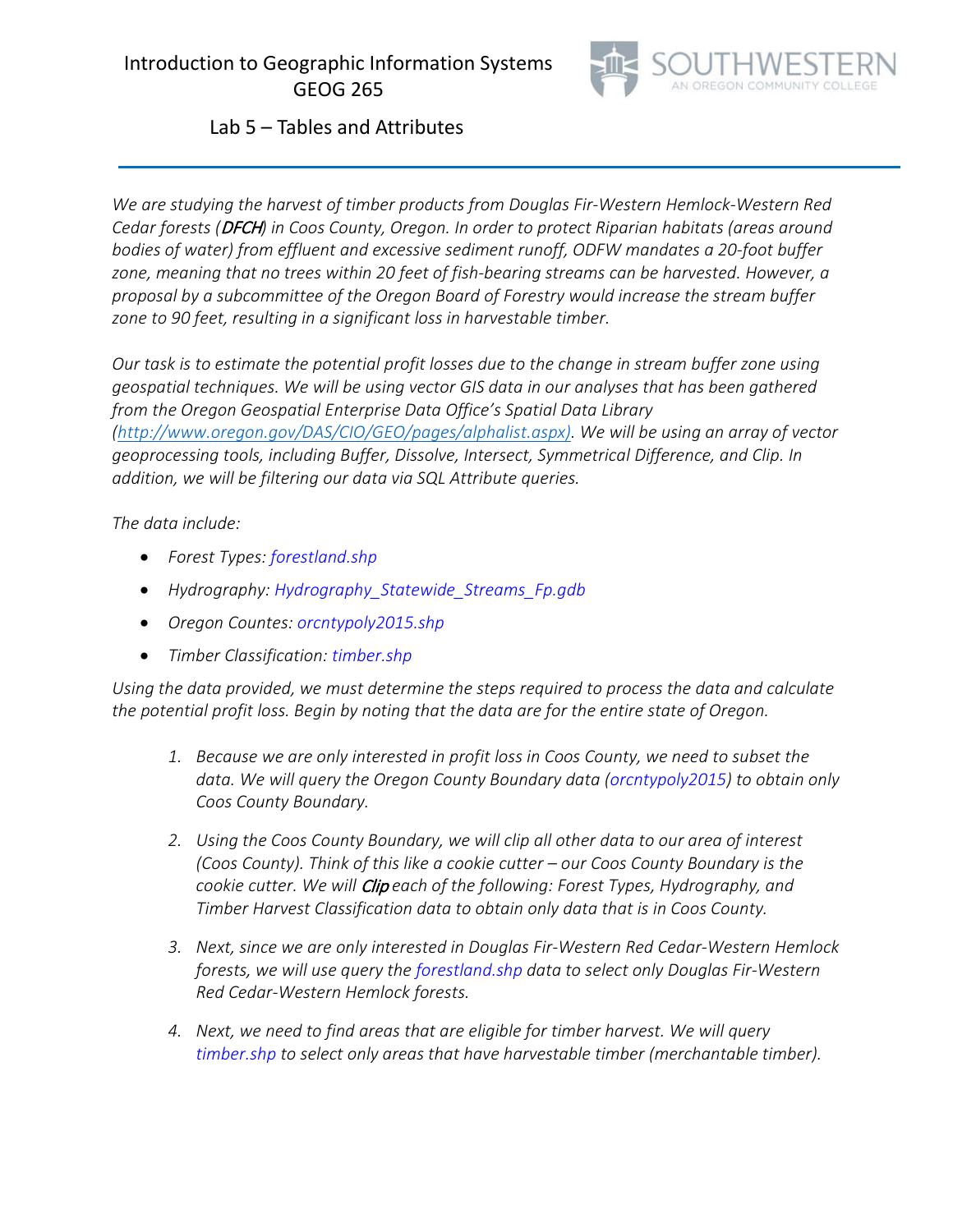- *5. Notice that both the forestland.shp and timber.shp are made up of several individual polygons. These are called "multipolygon" datasets. To simplify subsequent analysis steps we will* Dissolve *each of the queried Forest Types and Timber Classification. This*  Dissolve *step converts the multipolygon data to a single polygon, reducing the number of features to one.*
- 6. Once the features have been dissolved into single polygons, we can perform Overlay Analysis *to select only areas that have harvestable Douglas Fir-Western Red Cedar-Western Hemlock. For the overlay analysis, we will use the* Intersect *tool, which retains a polygon for ONLY areas shared by both the forestland.shp and timber.shp.*
- *7. Now that we know what areas of Coos County contain harvestable timber of our choice, we need to identify perennial fish-bearing streams in the County. To make this selection we will query hydrography\_clip.shp to select only perennial fish-bearing streams.*
- *8. With our identified perennial fish-bearing streams, we can then use the* Clip *tool to select only streams in the areas of harvestable DFCH forests.*
- 9. With our selection, we can now apply the stream **Buffers**. For our analysis we need to *create two buffers: a* 20ft buffer *and a* 90ft buffer*. Remember, the 20ft buffer represents current ODFW regulations, and the 90ft buffer represents the proposed change in stream buffer regulations.*
- *10. To calculate the loss in timber harvest we must calculate the difference between the*  two buffers. Using our 20ft and 90ft buffer polygons we will apply the **Symmetrical** Difference *operation, resulting in a 70ft polygon that resembles two parallel lines. This represents the area of DFCH forest that would become ineligible for harvest due to new regulations.*
- *11. Now that we have a polygon that represents timber loss, we can take advantage of GIS and calculate, in understandable terms, the area of timber loss in square feet or acres.*
- *12. To proceed with our calculation, we will edit the shapefile to add two Fields: one that will contain the total area, and another that will contain the final Value of timber loss.*
- *13. We will then use the* Calculate Geometry *function to quickly and easily calculate the area in Acres.*
- *14. With our area calculation, we can then determine the total value of timber harvest*  loss. To calculate the profit loss, we are assuming that each acre of DFCH forest is *worth \$4,000. Keep in mind that there are better estimates that can be calculated, but for sake of simplicity, we are using \$4,000. With this estimate, we can calculate the estimated loss by multiplying the value per acre by the number of acres. (Value per Acre \* Total Acres).*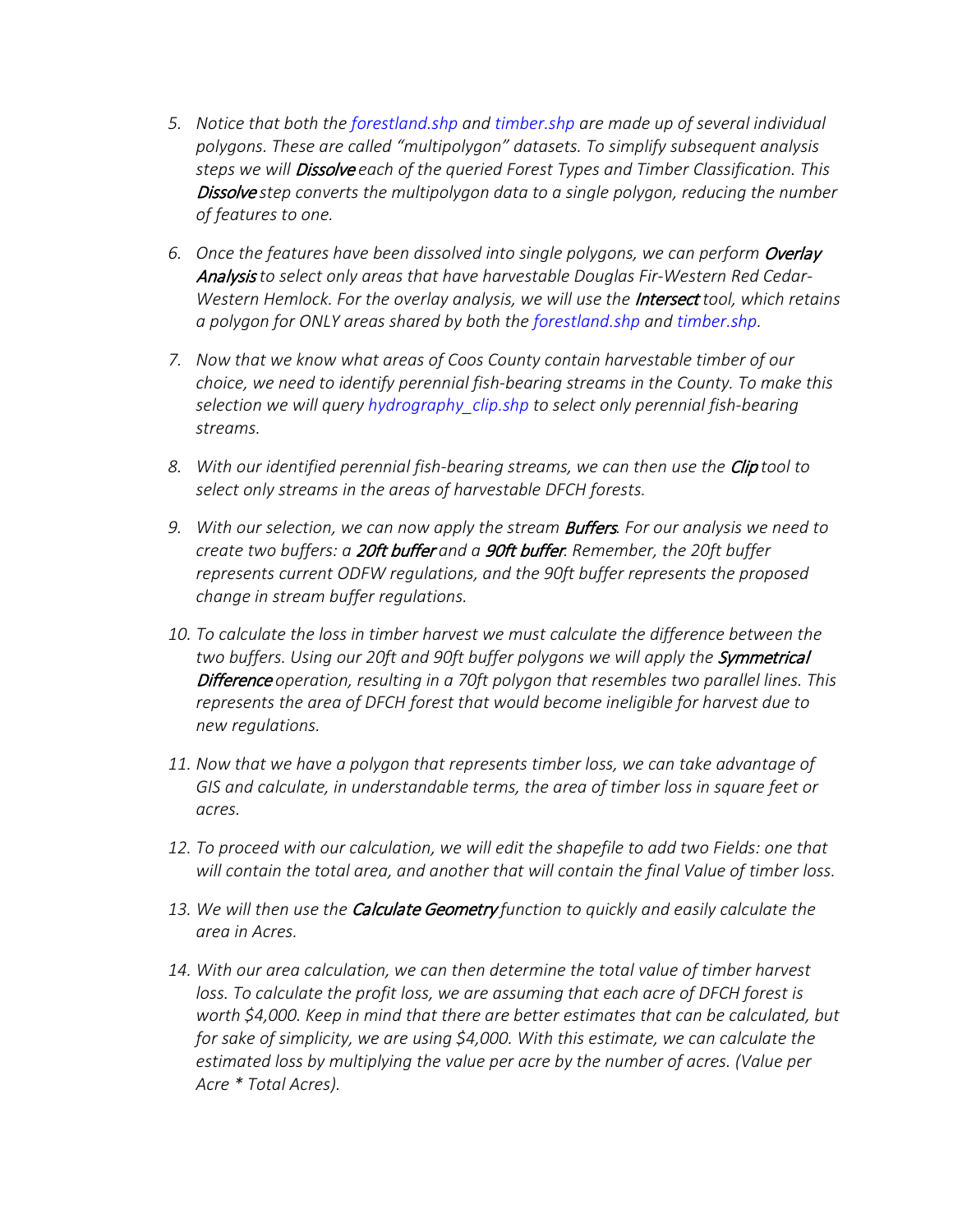## Exercise Instructions

*1. Download and extract the course data* 

*Notice that there are several folders. Take note of the* "\_working" *folder. As you perform these analysis steps, you will generate new data. It is important that you save all generated datasets in this folder so that you can easily keep track of them.*

*2. Open a* new *ArcMap document and use Folder Connections to connect to the Lab 5 – Attribute Tables folder you downloaded. The four provided datasets: forestland.shp, orcntypoly.shp, timber.shp, and Hydrography\_Statewide\_Streams\_fp. Loading these datasets may take time, especially the Hydrography dataset. This data contains every single stream for the entire state of Oregon, so you may need to be patient in processing and displaying this data.*

#### *3.* Query orcntypoly.shp

- *a. Use SQL to query (also called filter) the Oregon Counties data to select only Coos County.*
- **b.** Go Layer Properties (right-click > Properties) and click on the **Definition Query** tab.
- *c. Click the* Query Builder *button. Notice that the top section of the menu contains text in quotes. Each one of these is a field in the attribute table. Locate and*  double-click *the* "instName" *field. Double-clicking on this field name should populate the bottom section of the query builder screen. With the field selected, single-click on* Get Unique Values*. Notice that this populates the right section with county names in Oregon.*



*d. The SQL language uses algebraic expressions to query (select and/or filter) data. Our objective here is to select only Coos County, so our expression will look like this:*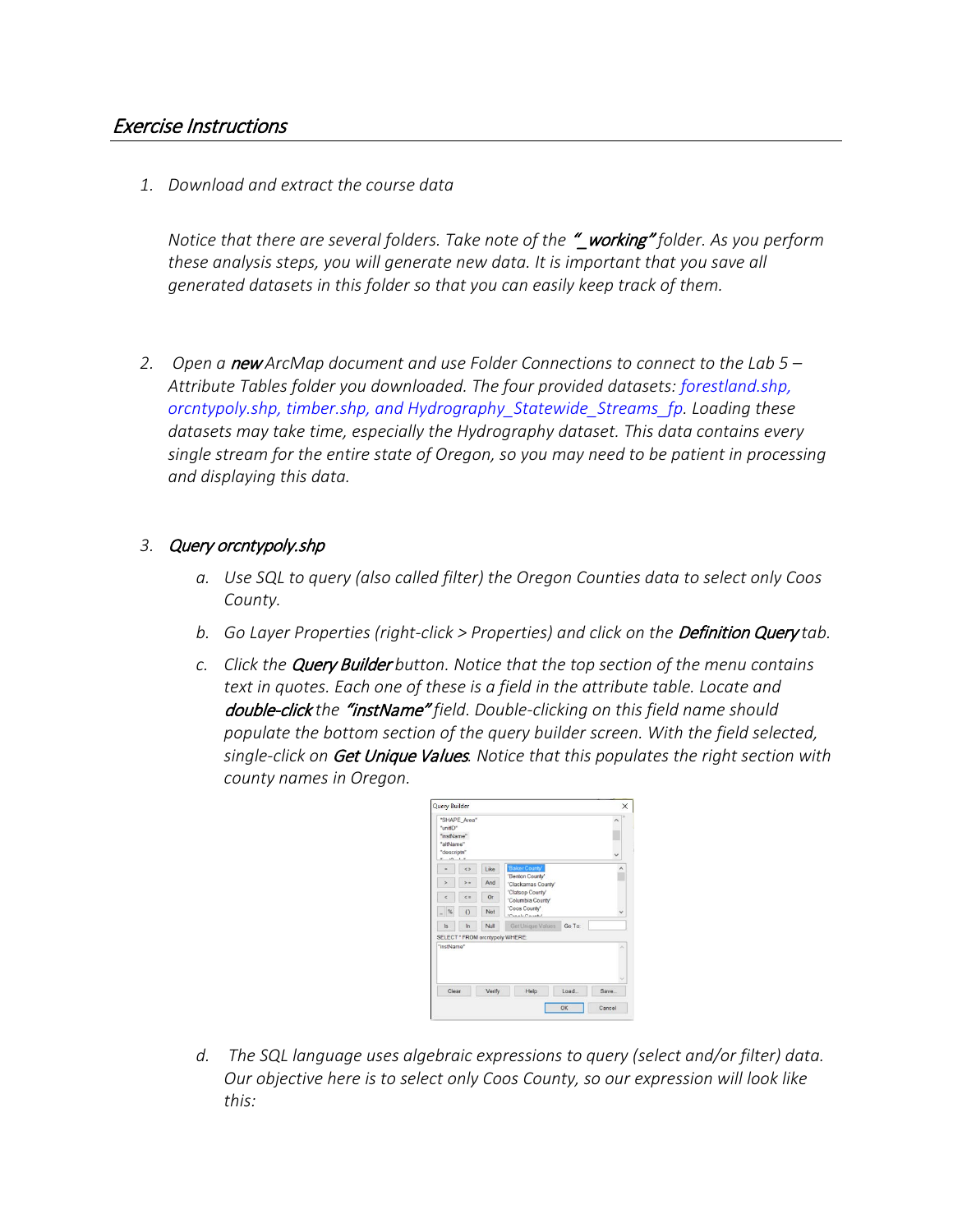*"instName" = 'Coos County'*

- *e. Complete the expression. Single-click the equals button (=) and double-click the Coos County record. Make sure that your expression matches the expression above. Clicking the "Verify" button will check your expression to make sure there is not an error. It is always a good idea to check this before trying to move forward. Click OK to close the windows and close the Layer Properties window.*
- *f. Deselect all layers in the Table of Contents except for orcntypoly. You should only see Coos County.*

## *4.* Clip data to Coos County

*a. In the Table of Contents, select all other layers to make them all visible. Reorder the layer so that your orcntypoly layer is on top and visible. Double-click the color chip and change the appearance of this layer. I recommend changing the Fill Color to No color and making the outline thicker and a bright color so you can easily see it. Your map should look similar to this: \*\*screenshot2\*\**



- *b. In the top menu, click Geoprocessing > Arc Toolbox. With the toolbox open, click*  Analysis Tools *->* Extract *->* Clip.
- *c. With the Clip window open, populate the following fields:*
	- *i. Input: forestland*
	- *ii. Clip Features: orcntypoly*
	- *iii. Output Feature Class:* Save as *forestland\_clip in your \_working folder.*
	- *iv. The clip window should look like this:*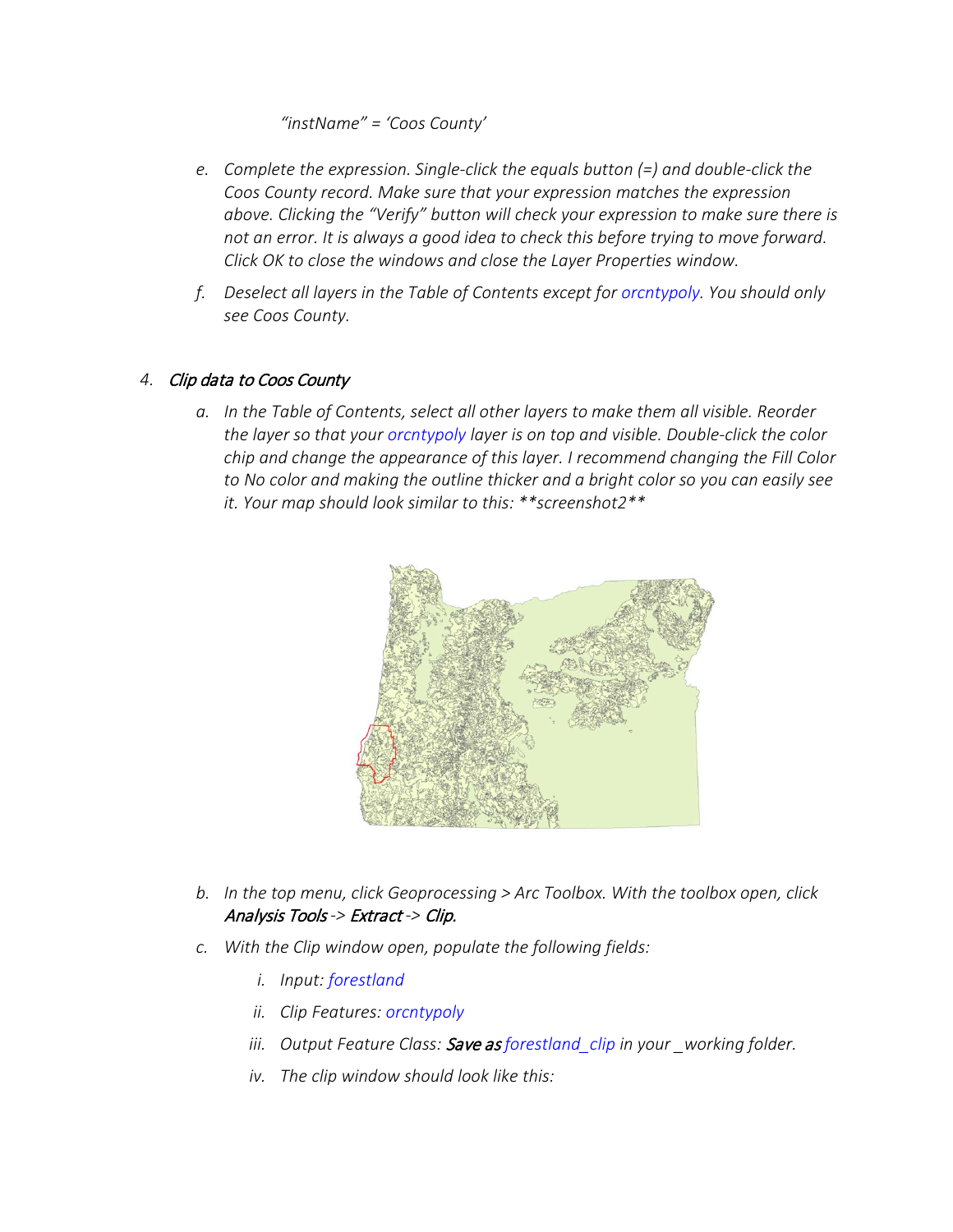| <b>Input Features</b>       |                                                                                  | $\curvearrowright$ | <b>Output Feature</b>              |
|-----------------------------|----------------------------------------------------------------------------------|--------------------|------------------------------------|
| forestland                  |                                                                                  | 三日                 | <b>Class</b>                       |
| <b>Clip Features</b>        |                                                                                  |                    |                                    |
| orcntypoly                  |                                                                                  | 三日                 | The feature class to<br>be created |
| <b>Output Feature Class</b> |                                                                                  |                    |                                    |
|                             | C:\Users\nick\Documents\SWOCC\Vector_Lab\Vector_Lab\_working\forestland_clip.shp | e                  |                                    |
| XY Tolerance (optional)     |                                                                                  |                    |                                    |
|                             | Feet                                                                             | $\checkmark$       |                                    |
|                             |                                                                                  |                    |                                    |
|                             |                                                                                  |                    |                                    |
|                             |                                                                                  |                    |                                    |
|                             |                                                                                  | $\checkmark$       |                                    |

- *v. Click OK. Once the tool has finished you should end up with forestland\_clip in the Table of Contents. Deselect all layers except orcntypoly and forestland\_clip to verify that your new data has been clipped to Coos County.*
- *d. Repeat this procedure for timber and Hydrography\_Statewide\_Streams\_Fp. Always use orcntypoly as your Clip Features and make sure you save the other files in the working folder with "\_clip" at the end of the file name. This will ensure that you are able to find the data and you'll know what the data are when you see the filenames. Note that the Hydrography dataset should take substantially longer than the others to Clip. Be patient.*
- *e. Similar to Step 5.c.v., make sure the layers have all successfully clipped to Coos County.*
	- *i. When the clips have completed, your Table of Contents should look similar to this:*

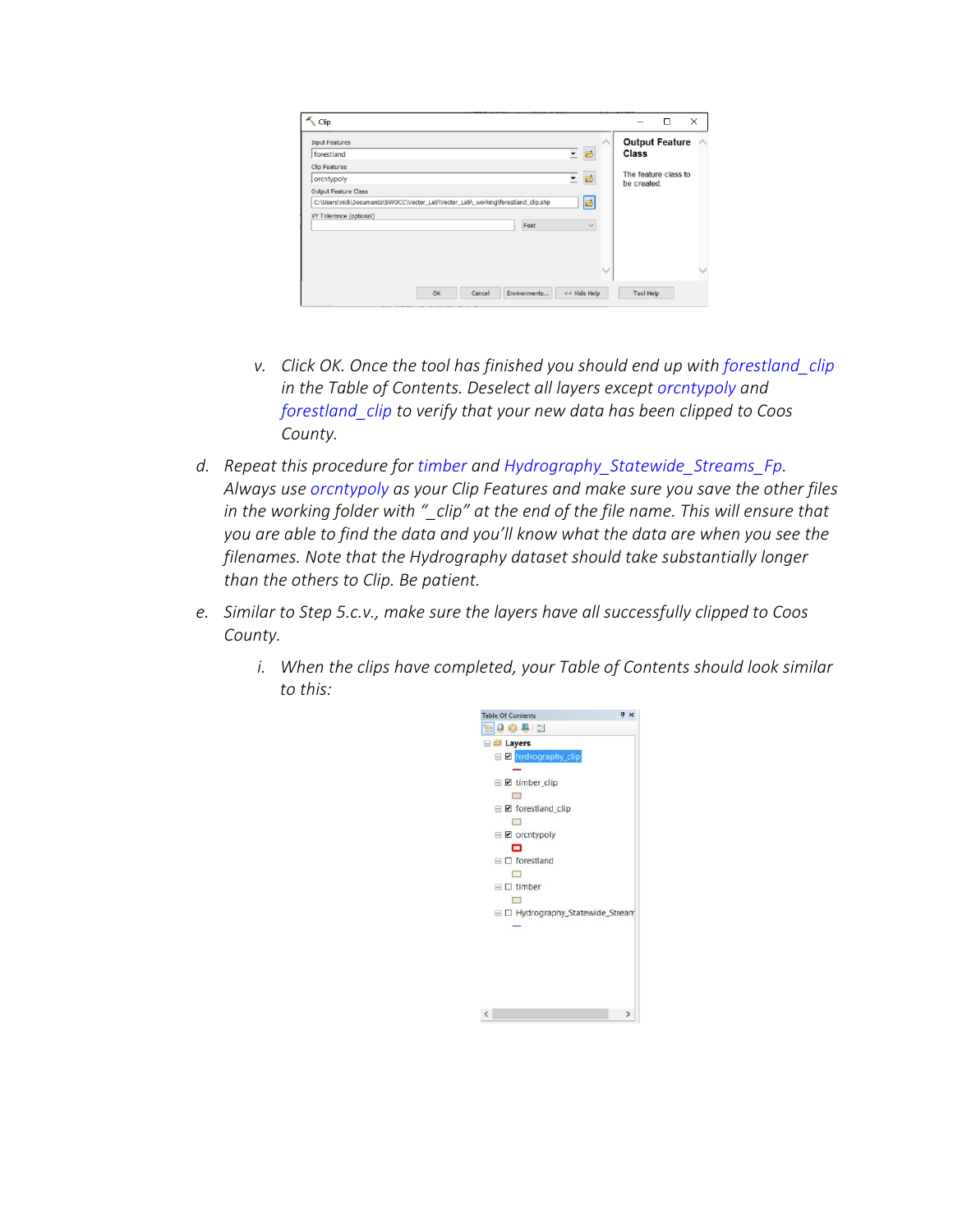## *5.* Query forestland & timber

- *a. Before querying the data, go ahead and remove the original datasets for the entire state of Oregon from ArcMap. Once removed, you should only have the datasets for Coos County.*
- *b. In the Table of Contents, deselect all layers but the clipped timber and forestland data. Toggle on/off the data layers to get a feel for how they relate to one another.*
- *c. Similar to subsetting Coos County from orcntypoly, we will query both the forestland and timber data.*
- *d. For the timber layer, navigate to* Propertie*s ->* Definition Query*. Click on the* Query Builder*.*
	- *i. In the top section, find and double-click "TYPE" to enter it into the expression window. Click the equals button (=) to add it to the expression. Click Get Unique Values and double-click "Merchantable Timber" to add it to the expression. Your final expression should look like this:*

*"TYPE" = 'Merchantable Timber'*

- *ii. Verify that your expression is valid, click OK, and close the Properties Window. Notice that the timber dataset has changed.*
- *e. For the forestland layer, navigate to* Properties *->* Definition Query*. Click on the Query Builder.*
	- *i. In the top section, find and double-click "NUMBER" to enter it into the expression window. Click the equals button (=) to add it to the expression. Click Get Unique Values and double-click 512 to add it to the expression. Your final expression should look like this*

*"NUMBER" = 512*

*ii. Notice that in previous expressions the Value has been in quotes. This is because that value is a string of text. In this case, the value (512) is an*  integer. Since it is not text it will not be encased in quotes. Verify that the *expression is valid, click OK, and close the Properties Window.*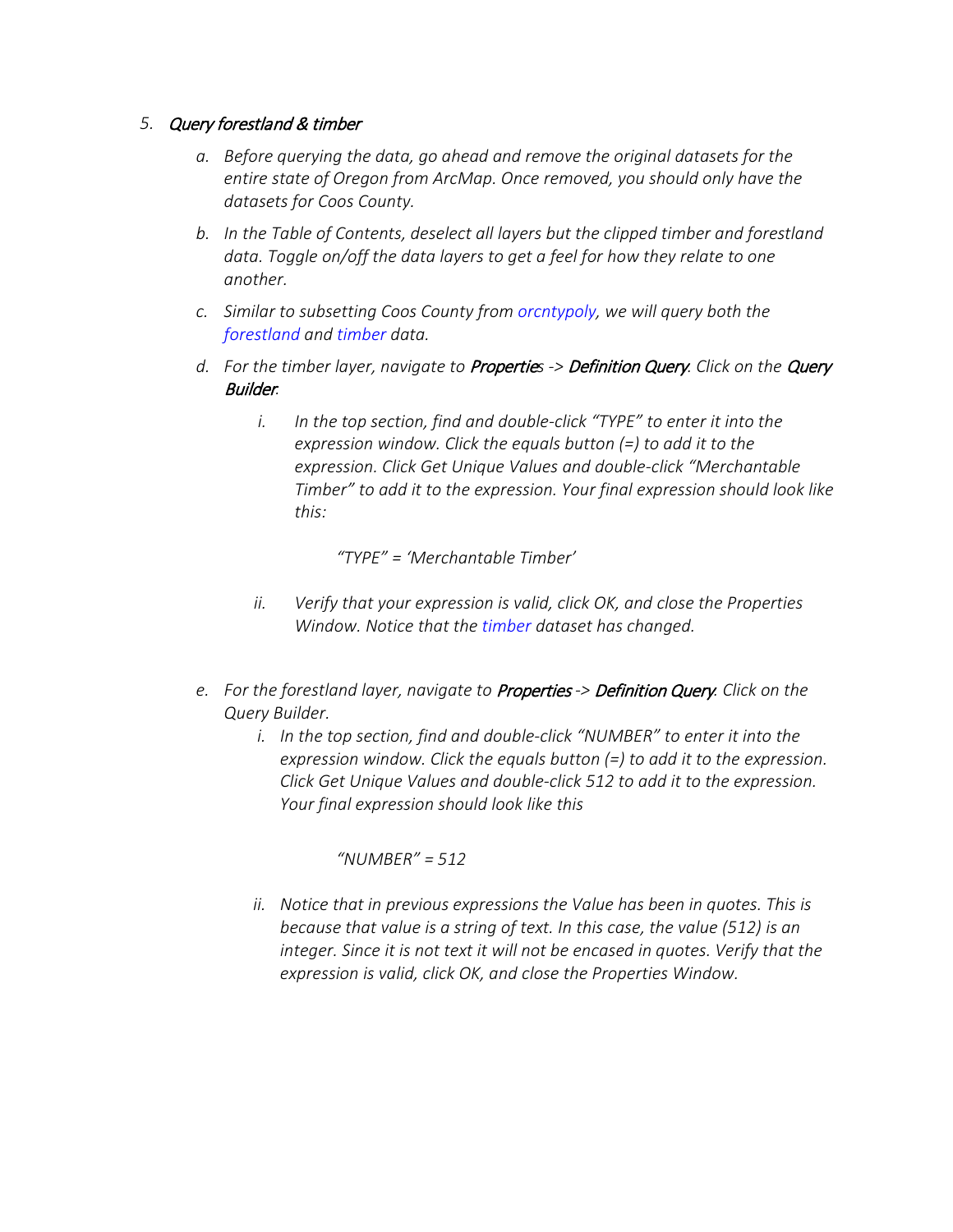#### *6.* Overlay Analysis: Intersect timber & forestland

- *a. Now that we have subset the data to include just Harvestable Timber and Douglas Fir-Western Red Cedar-Western Hemlock Forests, we need to intersect them to locate areas that contain both. In the top menu, click Geoprocessing > Arc Toolbox. With the toolbox open, click Analysis Tools > Overlay > Intersect.*
- *b. With the intersect window open, populate the following:*
	- *i. Input Features: timber\_clip & forestland\_clip.*
	- *ii. Output Feature Class:* Save as *timber\_forest\_intersect to your \_working folder.*

| $\overline{ }$<br>Features<br>Ranks<br>Chimber_clip<br>torestland_clip<br>$\epsilon$<br>×<br>Output Feature Class<br>C:\Users\nick\Documents\SWOCC\Vector_Lab\Vector_Lab\_working\timber_forest_intersect.shp<br>JoinAttributes (optional) | B<br>۰<br>$\times$<br>t<br>$\ddagger$ | <b>Class</b><br>class. | The output feature |
|--------------------------------------------------------------------------------------------------------------------------------------------------------------------------------------------------------------------------------------------|---------------------------------------|------------------------|--------------------|
|                                                                                                                                                                                                                                            |                                       |                        |                    |
|                                                                                                                                                                                                                                            |                                       |                        |                    |
|                                                                                                                                                                                                                                            |                                       |                        |                    |
|                                                                                                                                                                                                                                            |                                       |                        |                    |
|                                                                                                                                                                                                                                            |                                       |                        |                    |
|                                                                                                                                                                                                                                            |                                       |                        |                    |
|                                                                                                                                                                                                                                            |                                       |                        |                    |
|                                                                                                                                                                                                                                            |                                       |                        |                    |
|                                                                                                                                                                                                                                            |                                       |                        |                    |
|                                                                                                                                                                                                                                            | Ы                                     |                        |                    |
|                                                                                                                                                                                                                                            |                                       |                        |                    |
| ALL                                                                                                                                                                                                                                        | v                                     |                        |                    |
| XY Tolerance (optional)                                                                                                                                                                                                                    |                                       |                        |                    |
| Feet                                                                                                                                                                                                                                       | $\sim$                                |                        |                    |
| Output Type (optional)<br><b>BIFUT</b>                                                                                                                                                                                                     | $\omega$                              |                        |                    |
|                                                                                                                                                                                                                                            |                                       |                        |                    |

*iii. The intersect window should look like this:*

*iv.* Click OK. Once the tool has finished you should see timber forest intersect *in the Table of Contents. You can now remove the two layers used to generate timber\_forest\_intersect*. *Once removed, your Table of Contents should look similar to this:*

| <b>Table Of Contents</b>            | $x \times$ |
|-------------------------------------|------------|
| 9.99912                             |            |
| 日 <i>号</i> Layers                   |            |
| $\boxminus$ $\Box$ hydrography_clip |            |
|                                     |            |
| □ Ø timber_forest_intersect         |            |
| $\Box$                              |            |
| $\Box$ $\Box$ orcntypoly            |            |
| ▭                                   |            |
|                                     |            |
|                                     |            |
|                                     |            |
|                                     |            |
|                                     |            |
|                                     |            |
|                                     |            |
|                                     |            |
|                                     |            |
|                                     |            |
|                                     |            |
|                                     |            |
|                                     |            |
|                                     |            |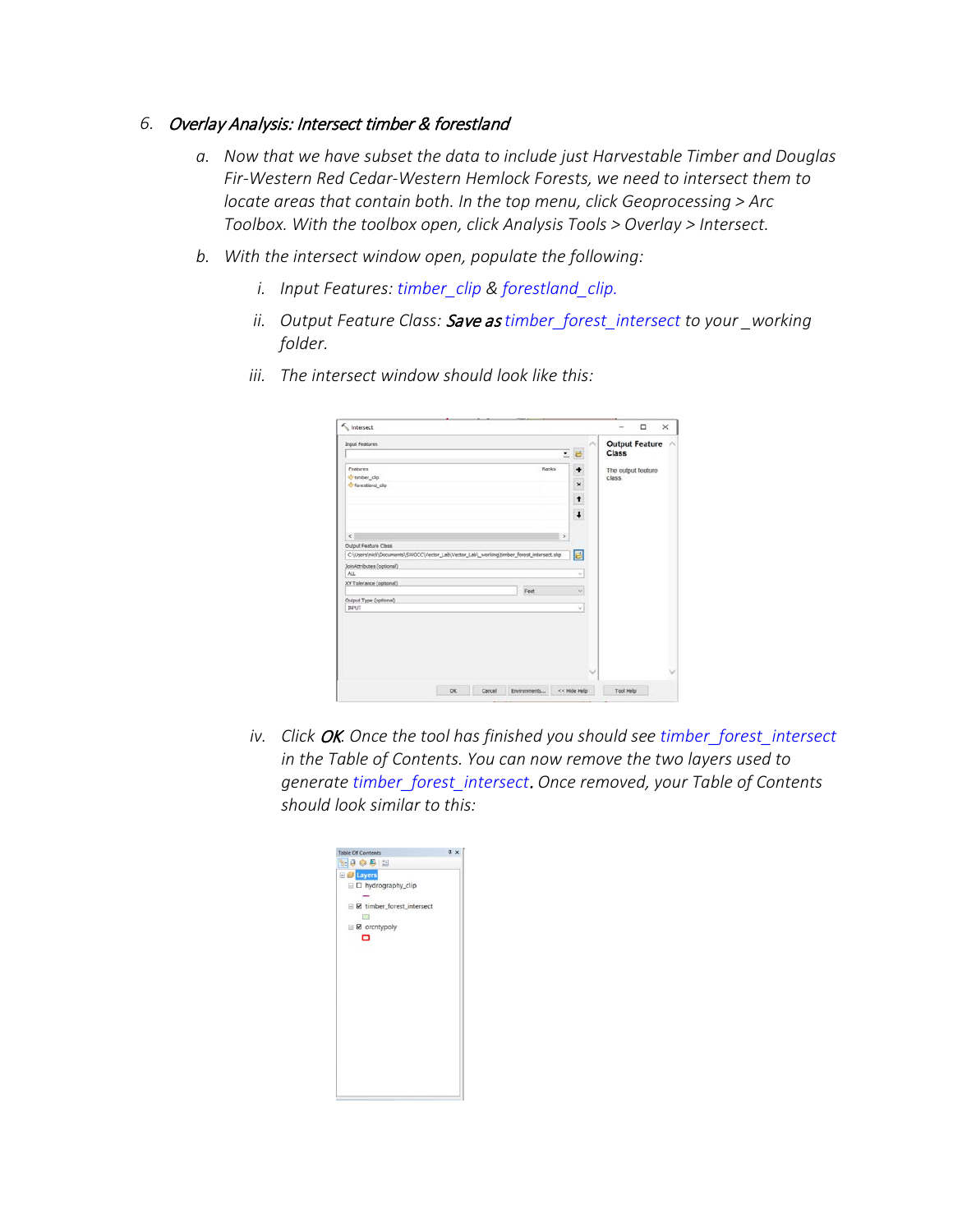## *7.* Query hydrography\_clip

- *a.* Just like other times we've queried data, navigate to the Layer Properties -> Definition Query *->* Query Builder*.*
	- *i. In the top section, find and select "Fishpres". Add the equals sign (=) to the expression and click Get Unique Values. Since we are adding streams that contain fish, select 'Fish' and add it to the expression.*
	- *ii. To this point, your equation should look like this:*

*"Fishpres" = 'Fish'*

- *iii.* But, we want to subset the data for streams that contain and **AND** are *perennial (year-round streams). So, we need to add a second argument to the expression.*
- *iv. Click "And" to add it to the equation. The AND operator will allow us to say the following: Select fish-bearing streams AND perennial streams.*
- *v. In the top section, find and select "Duration" to add it to the expression. Add the equals operator (=) and click Get Unique Values. Add 'Perennial' to the expression.*
- *vi. Your final expression should look like this:*

*"Fishpres" = 'Fish' AND "Duration" = 'Perennial'*

*vii. There are many different operators (AND, LIKE, NOT, OR) that can be used together to query data. These logic operators are important to understand, so be sure to reference the venn-diagram when necessary to see how they relate to one another. Click OK, close the Layer Properties window, and watch as the number of streams changes. It appears that we've eliminated all but the most important streams in Coos County.*

## *8.* Clip hydrography\_clip to timber\_forest\_intersect

- *a. At this point we have identified the forest areas of choice and the streams of choice. But, we still have streams for the entirety of Coos County. Because we are only interested in streams in the selected timber areas, we must* Clip *the data.*
- *b. In the top menu, click* Geoprocessing *->* Arc Toolbox*. With the toolbox open, click*  Analysis Tools *->* Extract *->* Clip*.*
- *c. With the Clip window open, populate the following fields:*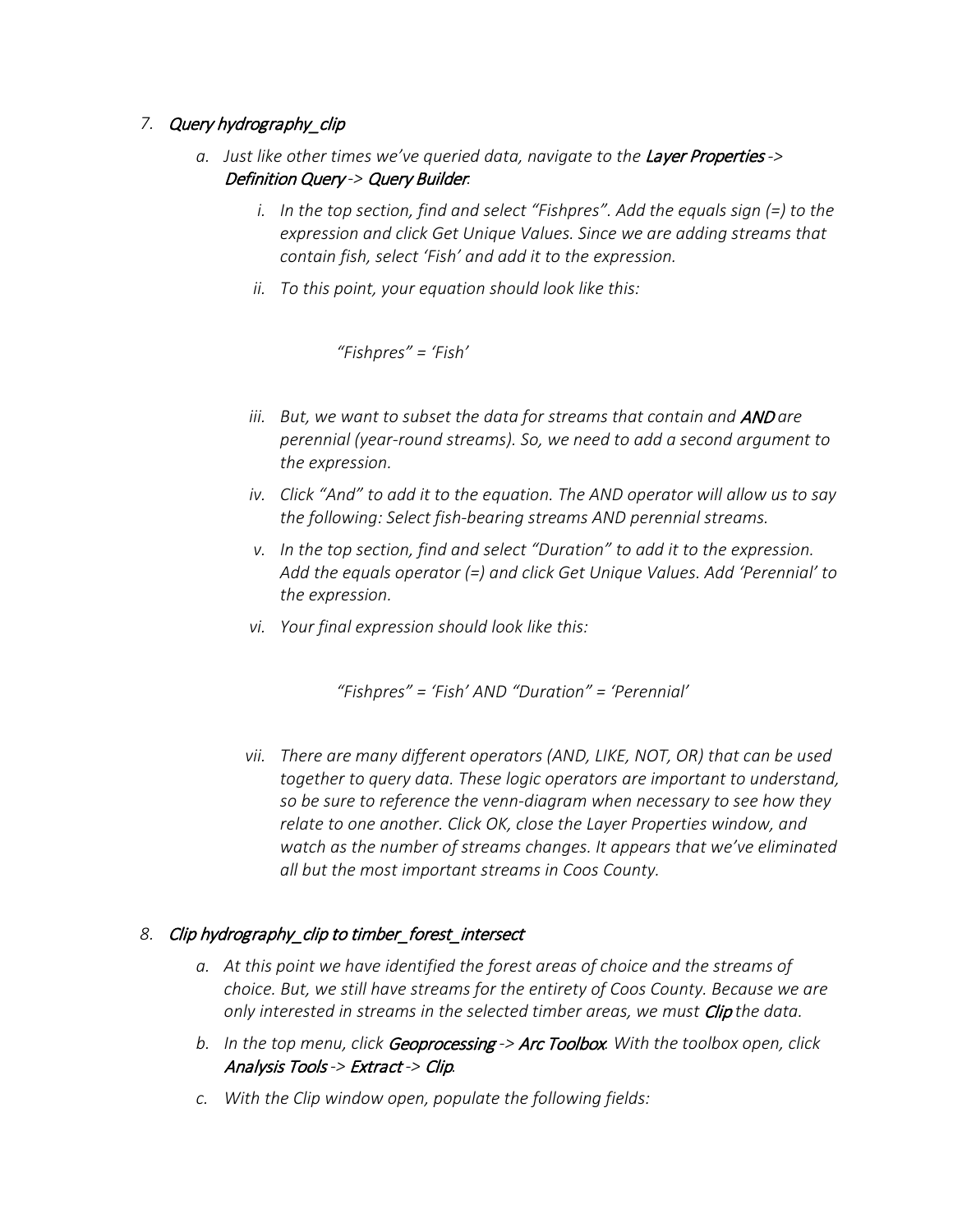- *i. Input: hydrography\_clip*
- *ii. Clip Features: timber\_forest\_intersect*
- *iii. Output Feature Class:* Save as *hydrography\_in\_timber in your \_working folder.*
- *iv. The clip window should look like this:*



*v. Click OK. Once the tool has finished you should end up with hydrography\_in\_timber in the Table of Contents. Deselect hydrography\_clip to verify that your new data has been clipped to timber areas of choice.*

#### *9.* Generate 20 and 90 foot Buffers

- *a. One of the most common GIS operations, the Buffer tool allows you to create a polygon based on the proximity to other data.*
- *b. With* ArcToolbox *open, click* Analysis Tools *->* Proximity *->* Buffer.
- *c. With the Buffer window open, populate the following fields:*
	- *i. Input Features: hydrography\_in\_timber*
	- *ii. Output Feature Class:* Save as *hydrography\_Buffer20 in your \_working folder.*
	- *iii. Distance: 20 Feet*
	- *iv. Dissolve Type: ALL*
	- *v. The Dissolve window should look like this:*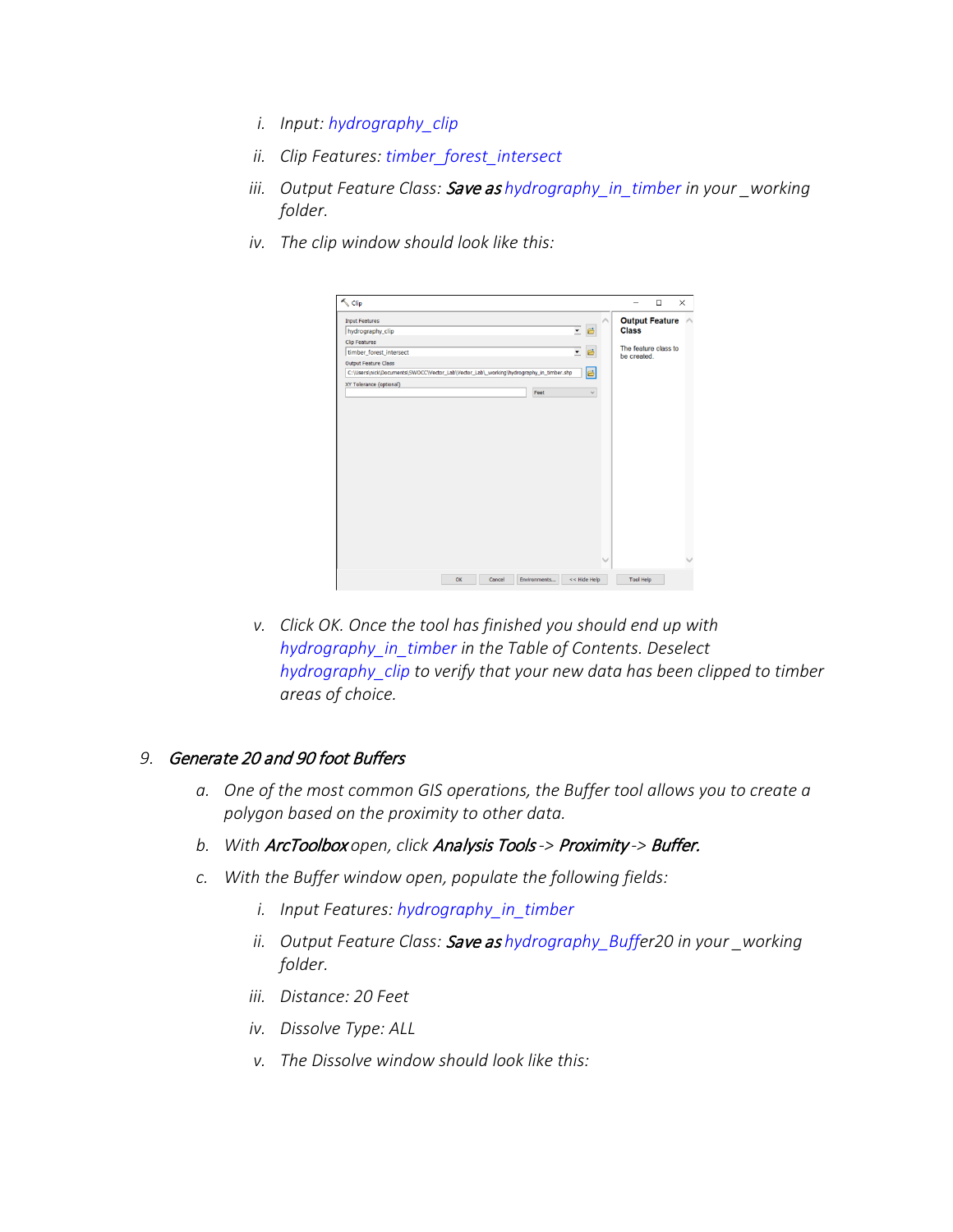| <b>Input Features</b>                                                                  |      | ㅅ | <b>Dissolve Type</b>             |
|----------------------------------------------------------------------------------------|------|---|----------------------------------|
| hydrography_in_timber                                                                  | $-6$ |   | (optional)                       |
| Output Feature Class                                                                   |      |   |                                  |
| C:\Users\nick\Documents\;SWOCC\Vector_Lab\Vector_Lab\_working\hydrography_Buffer20.shp | ø    |   | Specifies the<br>dissolve to be. |
| Distance (value or field)<br><b>Di</b> Linear unit                                     |      |   | performed to<br>remove buffer    |
| 20<br>Feet                                                                             | u)   |   | overlap.                         |
| ) Field                                                                                |      |   |                                  |
|                                                                                        | u    |   | $-$ NONE $-$ An<br>individual    |
| Side Type (optional)<br>FULL.                                                          | v    |   | buffer for                       |
| End Type (optional)                                                                    |      |   | each feature                     |
| <b>ROUND</b>                                                                           | u    |   | is.                              |
| Method (optional)                                                                      |      |   | maintained.<br>regardless of     |
| <b>PLANAR</b>                                                                          | v    |   | overlap. This                    |
| Dissolve Type (optional)                                                               |      |   | is the default.                  |
| <b>GT</b>                                                                              | v    |   | $A1 - AI$                        |
| Dissolve Field(s) (optional)                                                           |      |   | buffers are<br>dissolved         |
| T FID<br>Fishpres                                                                      | ۸    |   | together into                    |
| Verfish                                                                                |      |   | a single                         |
| Versource                                                                              |      |   | feature.                         |
| Veridate                                                                               |      |   | removing any<br>overlap.         |
| Verifiel                                                                               |      |   | • LIST-Any                       |
| Foasize                                                                                |      |   | <b>buffers</b>                   |
| Sizesro<br>Rarrier                                                                     |      |   | sharing                          |
| $\epsilon$                                                                             | s    |   | attribute<br>values in the       |

- *vi. Click* OK*. Once the tool has finished you should end up with hydrography\_Buffer20 in your Table of Contents. From a distance it looks just like the existing hydrography layer, but if you zoom in you will see that the Buffer layer appears wider than the stream layer.*
- *d. Generate another buffer. This time you will generate a 90-foot buffer, so adjust the distance and file names accordingly. Follow the same protocol as before and your Buffer window should look like this:*

| <b>Input Features</b>                                                                 |      |                    | ^            | <b>Dissolve Type</b>                            |  |
|---------------------------------------------------------------------------------------|------|--------------------|--------------|-------------------------------------------------|--|
| hydrography in timber                                                                 |      | $=$ $\blacksquare$ |              | (optional)                                      |  |
| Output Feature Class                                                                  |      |                    |              |                                                 |  |
| C:\Users\nick\Documents\SWOCC\Vector_Lab\Vector_Lab\_working\hydrography_Buffer90.shp |      | 酱                  |              | Specifies the                                   |  |
| Distance [value or field]<br><b>O</b> Linear unit                                     |      |                    |              | dissolve to be<br>performed to<br>remove buffer |  |
| 90                                                                                    | Feet | $\omega$           |              | overlap.                                        |  |
| OField                                                                                |      |                    |              |                                                 |  |
|                                                                                       |      |                    |              | $-$ NONE $-$ An<br>individual                   |  |
| Side Type (optional)<br>FULL.                                                         |      | u                  |              | buffer for                                      |  |
| End Type (optional)                                                                   |      |                    |              | each feature                                    |  |
| ROUND                                                                                 |      | u                  |              | is.                                             |  |
| Method (optional)                                                                     |      |                    |              | maintained.<br>regardless of                    |  |
| <b>PLANAR</b>                                                                         |      | v                  |              | overlap. This                                   |  |
| Dissolve Type (optional)                                                              |      |                    |              | is the default.                                 |  |
| $\overline{M}$                                                                        |      | ü                  |              | $AL - AI$                                       |  |
| Dissolve Field(s) (optional)                                                          |      |                    |              | buffers are                                     |  |
| $\Box$ FED                                                                            |      | ×                  |              | dissolved<br>together into                      |  |
| Fishpres<br>Verfish                                                                   |      |                    |              | a single                                        |  |
| Versource                                                                             |      |                    |              | feature.                                        |  |
| Veridate                                                                              |      |                    |              | removing any                                    |  |
| Verifid                                                                               |      |                    |              | overlap.                                        |  |
| Foasize                                                                               |      |                    |              | · LIST-Any<br><b>buffers</b>                    |  |
| Sizeurc                                                                               |      |                    |              | sharing                                         |  |
| Ramer                                                                                 |      | ч                  |              | attribute                                       |  |
| $\epsilon$                                                                            |      |                    | $\checkmark$ | values in the                                   |  |

- *e. Once generated, sort the layers in the Table of Contents, such that they are as follows:*
	- *i. Hydrography\_in\_timber*
	- *ii. Hydrography\_Buffer20*
	- *iii. Hydrography\_Buffer90*
- *f. When sorted in this manner, you should be able to zoom in very close and see the original hydrography as well as each of the Buffers.*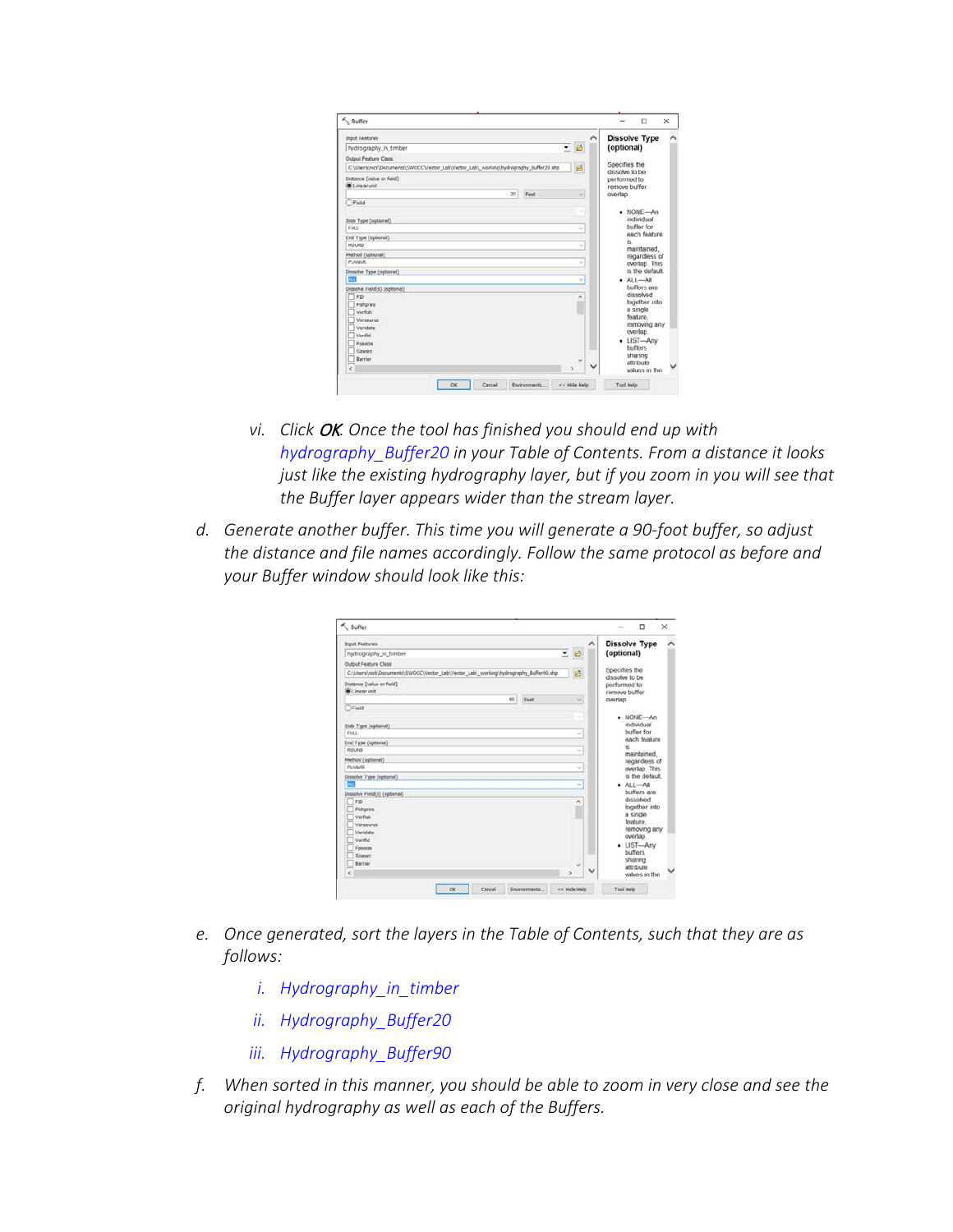#### *10.* Perform Symmetrical Difference on the Buffers

- *a. Another common GIS analysis operation,* Symmetrical Differ*ence is an* Overlay *function that removes any overlapping areas of a feature.*
- *b. With* ArcToolbox *open, click* Analysis Tools *->* Overlay *->* Symmetrical Difference*.*
- *c. With the Symmetrical Difference window open, populate the following fields:*
	- *i. Input Features: hydrography\_Buffer90*
	- *ii. Update Features: hydrography\_Buffer20*
	- *iii. Output Feature Class:* Save as *hydrography\_BufferDiff*
	- *iv. The Symmetrical Difference should look like this:*

| <b>Class</b><br><u>•</u> ⊟<br>The feature class to<br>hydrography_Buffer20<br>Σ.<br>which the results will<br>Output Feature Class<br>be written.<br>E<br>C:\Users\nick\Documents\SWOCC\Vector_Lab\Vector_Lab\_working\hydrography_BufferDiff.shp<br>JoinAttributes (optional)<br>ALL<br>ų.<br>XY Tolerance (optional)<br>Feet<br>u | <b>Input Features</b>  |  | ×      | <b>Output Feature</b> |
|-------------------------------------------------------------------------------------------------------------------------------------------------------------------------------------------------------------------------------------------------------------------------------------------------------------------------------------|------------------------|--|--------|-----------------------|
|                                                                                                                                                                                                                                                                                                                                     | hydrography Buffer90   |  |        |                       |
|                                                                                                                                                                                                                                                                                                                                     | <b>Update Features</b> |  |        |                       |
|                                                                                                                                                                                                                                                                                                                                     |                        |  |        |                       |
|                                                                                                                                                                                                                                                                                                                                     |                        |  |        |                       |
|                                                                                                                                                                                                                                                                                                                                     |                        |  |        |                       |
|                                                                                                                                                                                                                                                                                                                                     |                        |  |        |                       |
|                                                                                                                                                                                                                                                                                                                                     |                        |  |        |                       |
|                                                                                                                                                                                                                                                                                                                                     |                        |  |        |                       |
|                                                                                                                                                                                                                                                                                                                                     |                        |  |        |                       |
|                                                                                                                                                                                                                                                                                                                                     |                        |  |        |                       |
| << Hide Help<br><b>Tool Help</b><br>OK<br>Cancel<br>Environments                                                                                                                                                                                                                                                                    |                        |  | $\sim$ | u                     |

- *v. Click* OK. *Once the tool has finished you should end up with hydrography\_BufferDiff in your Table of Contents. If you deselect all but this layer and zoom in you will see the results of the Symmetrical Difference. Toggle on/off the buffer layers and the results of the Symmetrical Difference to see how they relate.*
- *vi. With this step complete we now have the area in question isolated. All we have to do now is calculate the total area and then multiply it by the timber value per acre.*

## *11.* Add Fields, Calculate Geometry, and perform a Field Calculation.

- *a. Begin by deselecting all but the orcntypoly and hydrography\_BufferDiff layers.*
- *b. Navigate to the Attribute Table of hydrography\_BufferDiff. Notice that there isn't much in the attribute table. Here we will add a field and perform the calculations.*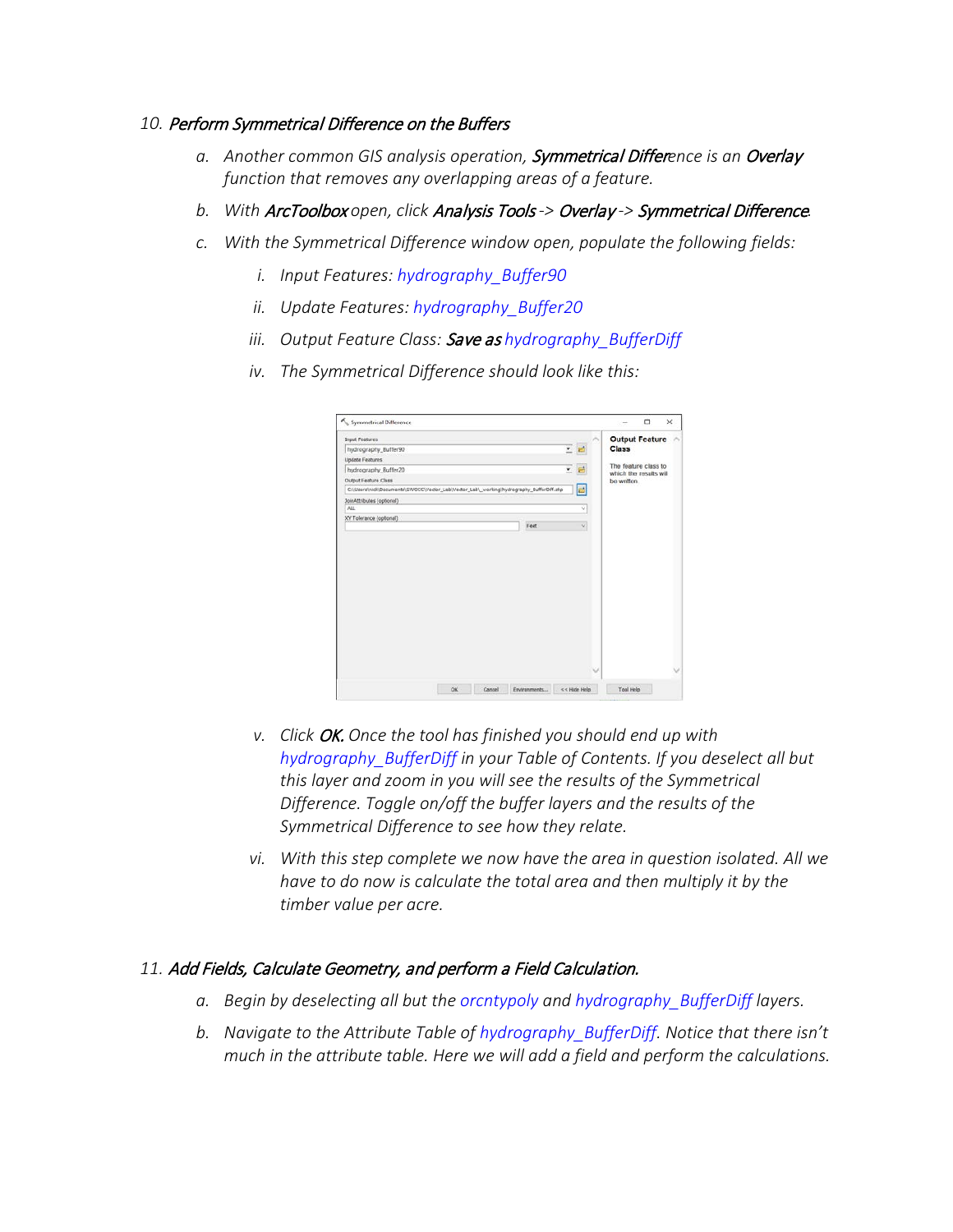- *c. Click the top-left button inside the Attribute Table . Click on* Add Field*. In the Add Field window, populate the following:* 
	- *i. Name: Area*
	- *ii. Type: Double*
	- *iii. Precision: 0*
	- *iv. Scale: 0*
- *d. Once added, you will see the field in the Attribute Table. Right-click on the newly added Area Field and select Calculate Geometry. A warning will pop-up, to which you should click Yes.*
- *e.* The default values are all fine, except you should change the Units to Acres US [ac].
- *f. You will be warned again, and again you should click Yes.*
- *g. Now notice that the field has a value. All of the GIS work completed to this point has been done so that we can generate this value.*
- *h. Add another Field. For this field, populate the following:*
	- *i. Name: Value*
	- *ii. Type: Double*
	- *iii. Precision:0*
	- *iv. Scale: 0*
- *i. Once added, you will see the field in the Attribute Table. Right-click on the newly added Value field and select Field Calculator. A warning will pop-up, to which you should click Yes.*
- *j. In this window, click the* Python *radio button. Type 4000 and click OK.*
- *k. Add another Field. For this field, populate the following:*
	- *i. Name: ProfitLoss*
	- *ii. Type: Double*
	- *iii. Precision: 0*
	- *iv. Scale: 0*
- *l. Right-click the ProfitLoss field and go to* Field Calculator*.*
- *m. In this window, click the* Python *radio button. For the expression, double-click Area, click multiply (\* - an asterisk) and double click Value. The final expression should look like this:*

*!Area! \* !Value!*